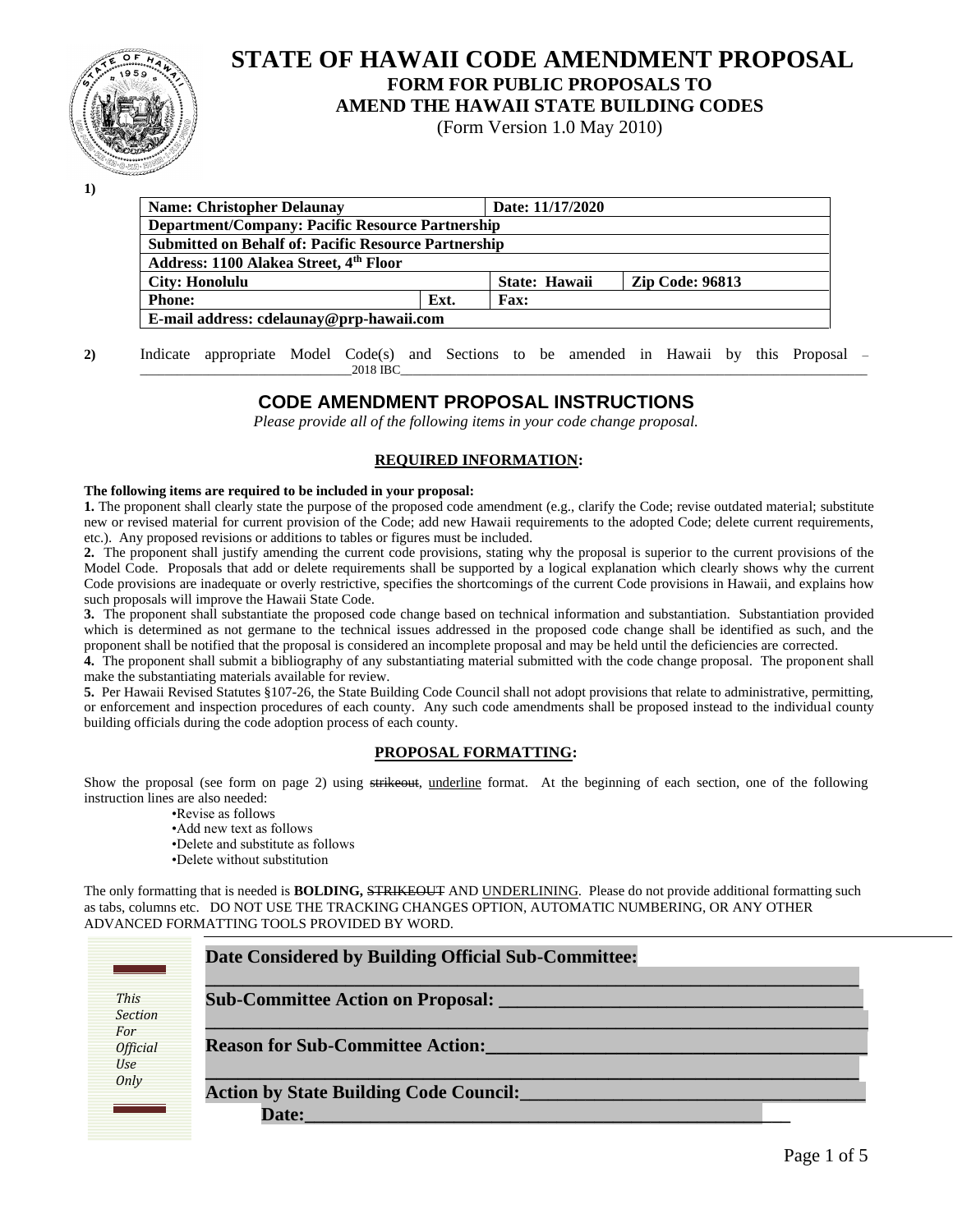## **HAWAII CODE AMENDMENT PROPOSAL FORM**

(See instructions on page 1)

**Model Code: \_2018 IBC\_\_\_\_\_\_\_ –\_\_***(IBC-09, IEBC, IECC, UFC, IMC,UPC, IRC,* 

*etc)*

*Code Sections/Tables/Figures/Standard Proposed for Revision; If the proposal is for a new section, indicate proposed section #.* **\_\_\_\_\_\_\_\_\_\_\_\_\_\_\_\_\_\_\_\_\_\_\_\_\_\_\_\_\_\_\_\_\_\_\_\_\_\_\_\_\_\_\_\_\_\_\_\_\_\_\_\_\_\_\_\_\_\_\_\_\_\_\_\_\_\_\_\_\_\_\_\_\_\_**

**Proponent:** *Name/Company/Representing: (DO NOT USE ACRONYMS FOR YOUR COMPANY OR ORGANIZATIONAL NAME)* \_\_\_\_\_\_\_\_\_\_\_\_\_\_\_\_\_\_\_\_\_\_\_\_\_\_\_\_\_\_\_\_\_\_\_\_\_\_\_\_\_\_\_\_\_\_\_\_\_\_\_\_\_\_\_\_\_\_\_\_\_\_\_\_\_\_\_\_\_\_\_\_\_\_\_\_\_\_\_\_\_\_\_\_\_\_\_\_\_\_

*\_\_\_\_\_\_\_\_\_\_\_\_\_\_\_\_\_\_\_\_\_\_\_\_\_\_\_\_\_\_\_\_\_\_\_\_\_\_\_\_\_\_\_\_\_\_\_\_\_\_\_\_\_\_\_\_\_\_\_\_\_\_\_\_\_\_\_\_\_\_\_\_\_\_\_\_\_\_\_\_\_\_\_\_\_\_\_\_\_\_* \_\_\_\_\_\_\_\_\_\_\_\_\_\_\_\_\_\_\_\_\_\_\_\_\_\_\_\_\_\_\_\_\_\_\_\_\_\_\_\_\_\_\_\_\_\_\_\_\_\_\_\_\_\_\_\_\_\_\_\_\_\_\_\_\_\_\_\_\_\_\_\_\_\_\_\_\_\_\_\_\_\_\_\_\_\_\_\_\_\_

**Revise as follows (include deletion in strikeout, with modified text/proposed addition underlined, affected Code Section(s) in Bold):**

# CHAPTER 17 SPECIAL INSPECTIONS AND TESTS SECTION 1701 GENERAL

1701.1 Scope.

The provisions of this chapter shall govern the quality, workmanship and requirements for materials covered. Materials of construction and tests shall conform to the applicable standards listed in this code. This chapter shall not apply to the process of making, fabricating, constructing, forming, or assembling factory-built housing or buildings, modular housing, or other types of housing built within a factory, plant, or at a place other than the building site.

# SECTION 1702

# NEW MATERIALS

1702.1 General.

New building materials, equipment, appliances, <u>or components</u> [systems or methods of construction] not provided for in this code, and any material of questioned suitability proposed for use in the construction of a building or structure, shall be subjected to the tests prescribed in this chapter and in the approved rules to determine character, quality and limitations of use.

#### SECTION 1703 APPROVALS

1703.2 Written approval.

Any material, appliance, equipment, or component [system or method of construction] meeting the requirements of this code shall be approved in writing after satisfactory completion of the required tests and submission of required test reports.

1703.3 Record of approval.

For any material, appliance, equipment, or component [system or method of construction] that has been approved, a record of such approval, including the conditions and limitations of the approval, shall be kept on file in the building official's office and shall be available for public review at appropriate times.

1703.4 Performance.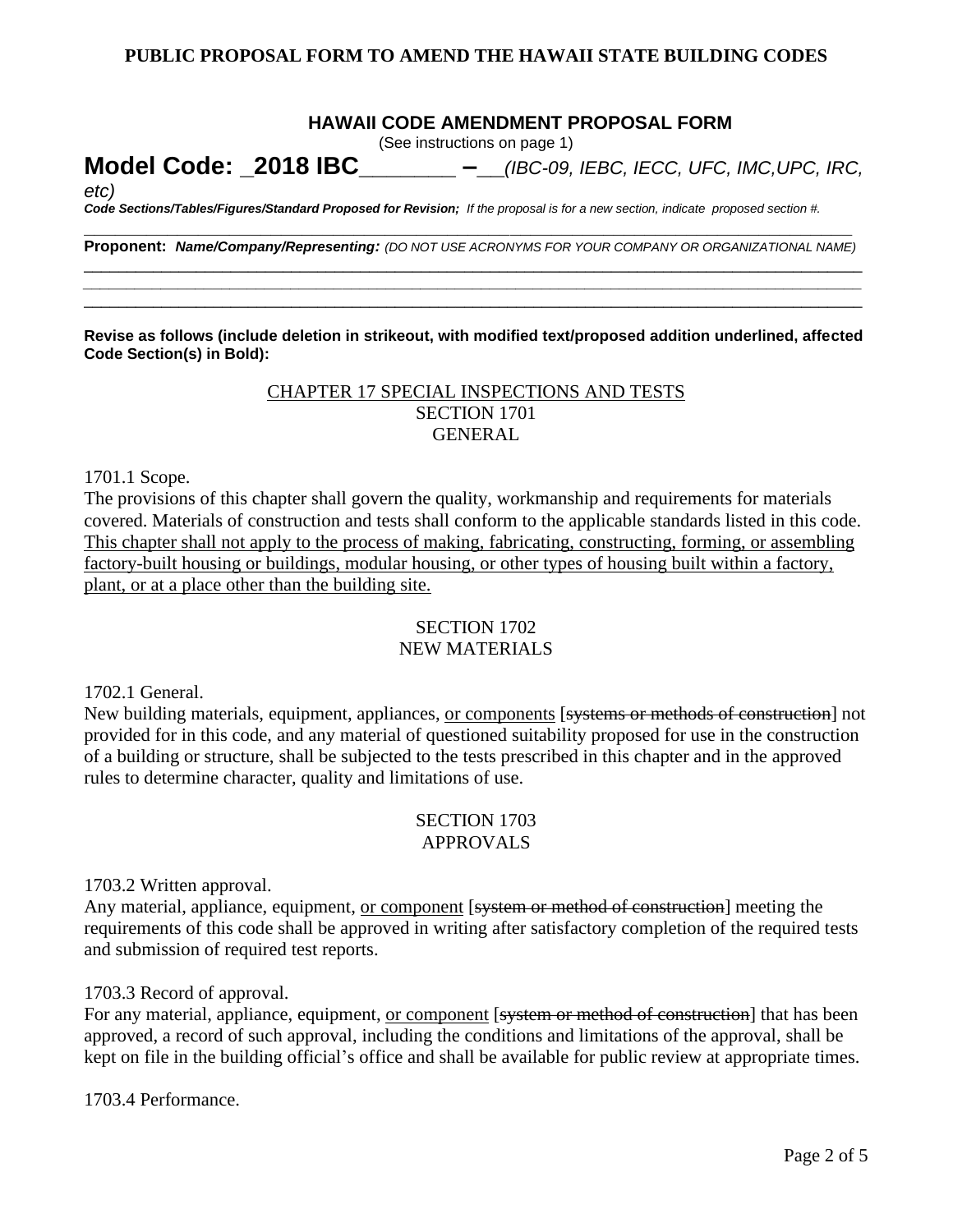Specific information consisting of test reports conducted by an approved agency in accordance with the appropriate referenced standards, or other such information as necessary, shall be provided for the building official to determine that the product, material, or component [or assembly] meets the applicable code requirements.

# 1703.4.1 Research and investigation.

Sufficient technical data shall be submitted to the building official to substantiate the proposed use of any product, material, or component [or assembly]. If it is determined that the evidence submitted is satisfactory proof of performance for the use intended, the building official shall approve the use of the product, material, or component [or assembly] subject to the requirements of this code. The costs, reports and investigations required under these provisions shall be paid by the owner or the owner's authorized agent.

# 1703.4.2 Research reports.

Supporting data, where necessary to assist in the approval of products, materials, or components [or assemblies] not specifically provided for in this code, shall consist of valid research reports from approved sources.

# 1703.5 Labeling.

Products, material, or component [or assemblies] required to be labeled shall be labeled in accordance with the procedures set forth in Section 1703.5.1 through 1703.5.4.

#### 1703.5.1 Testing.

An approved agency shall test a representative sample of the product, material, or component [ $\Theta$ f assembly] being labeled to the relevant standard or standards. The approved agency shall maintain a record of the test performed. The record shall provide sufficient detail to verify compliance with the test standard.

#### 1703.5.2 Inspection and identification.

The approved agency shall periodically perform an inspection, which shall be in-plant if necessary, or the product, or material that is to be labeled. The inspection shall verify that the labeled product, material, or component [or assembly] is representative of the product, or material, or component [or assembly] tested.

#### 1703.5.3 Label information.

The label shall contain the manufacturer's identification, model number, serial number or definitive information describing the performance characteristics of the product, material, or component [or assembly] and the approved agency's identification.

#### 1703.5.4 Method of labeling.

Information required to be permanently identified on the product, material, or component [or assembly] shall be acid etched, sand blasted, ceramic fired, laser etched, embossed or of a type that, once applied, cannot be removed without being destroyed.

#### [1703.6 Evaluation and follow-up inspection services.

Where structural components or other items regulated by this code are not visible for inspection after completion of a prefabricated assembly, the owner or the owner's authorized agent shall submit a report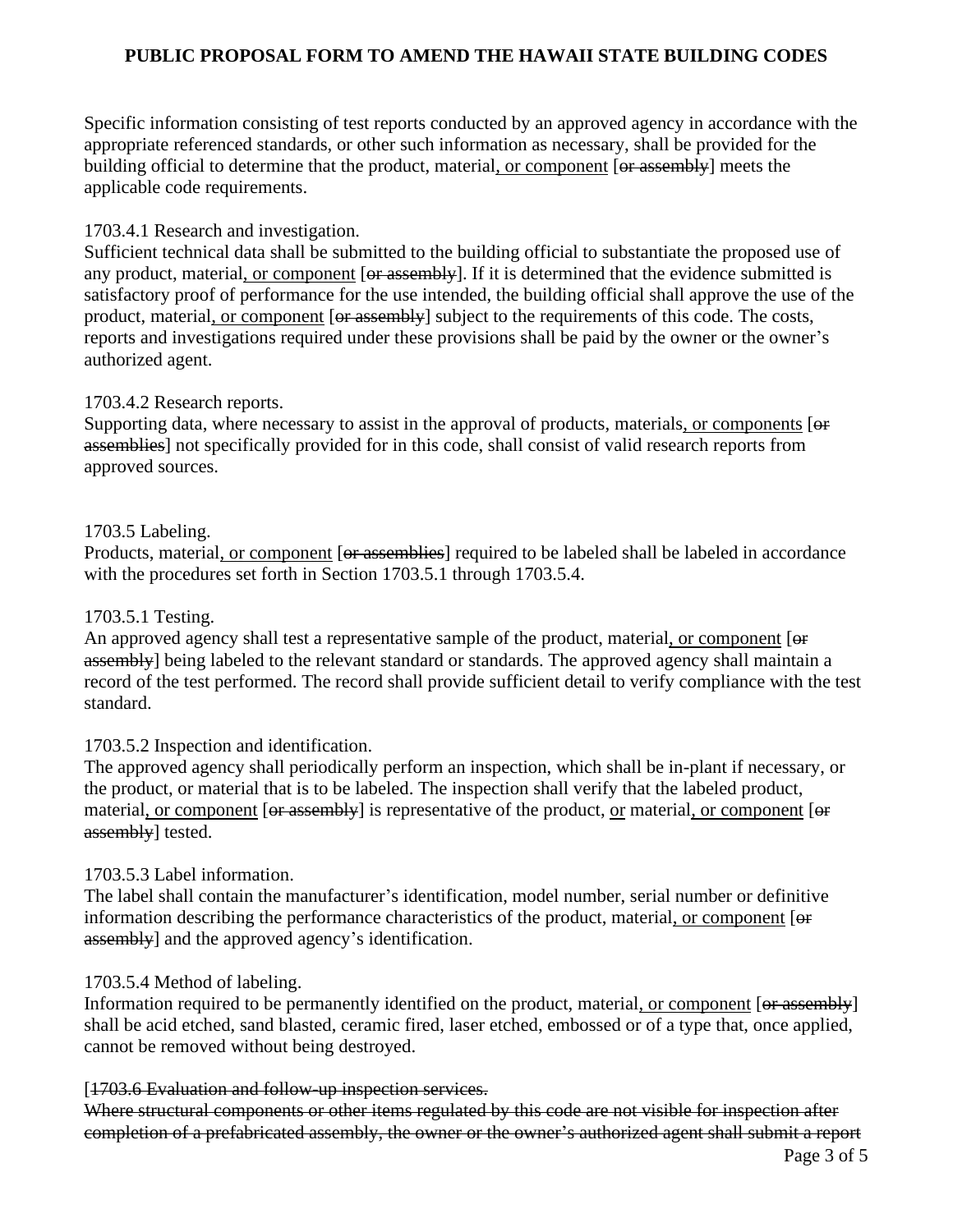to each prefabricated assembly. The report shall indicate the complete details of the assembly, including a description of the assembly and its components, the basis upon which the assembly is being evaluated, test results and similar information and other data as necessary for the building official to determine conformance to this code. Such a report shall be approved by the building official.]

## SECTION 1704 SPECIAL INSPECTIONS AND TESTS, CONTRACTOR RESPONSIBILITY AND STRUCTURAL OBSERVATION

1704.2.5 Special inspections of fabricated items.

Where fabrication of structural, load-bearing or lateral load-resisting members or components [assemblies] is being conducted on the premises of a fabricator's shop, special inspections of the fabricated items shall be performed during fabrication. [except where the fabricator has been approved to perform work without special inspections in accordance with Section 1704.2.5.1.]

#### [1704.2.5.1 Fabricator approval.

Special inspections during fabrication are not required where the work is done on the premises of a fabricator approved to perform such work without special inspection. Approval shall be based on review of the fabricator's written fabrication procedures and quality control manuals that provide a basis for control of materials and workmanship, with periodic auditing of fabrication and quality control practices by an approved agency or the building official. At completion of fabrication, the approved fabricator shall submit a certificate of compliance to the owner or the owner's authorized agent for submittal to the building official as specified in Section 1704.5 stating that the work was performed in accordance with the approved construction documents.]

#### 1704.5 Submittals to the building official.

In addition to the submittal of reports of special inspections and tests in accordance with Section 1704.2.4, reports and certificates shall be submitted by the owner or the owner's authorized agent to the building official for each of the following:

1. [Certificates of compliance for the fabrication of structural, load-bearing or lateral load-resisting members or assemblies on the premises of an approved fabricator in accordance with Section 1704.2.5.1.

#### REASONS:

- ➢ Provisions within Chapter 17 conflict with Section 107-26, Hawaii Revised Statutes. (SEE Pacific Resource Partnership to the SBCC dated November 17, 2020 for more information)
- $\triangleright$  SBCC should not consider the adoption of provisions related to factory-built or modular housing prior to the formation of an investigative committee to study the issues. (SEE Pacific Resource Partnership to the SBCC dated November 17, 2020 for more information)
- $\triangleright$  The State Building Code should not be used to give companies a competitive advantage over competitors. (SEE Pacific Resource Partnership to the SBCC dated November 17, 2020 for more information)